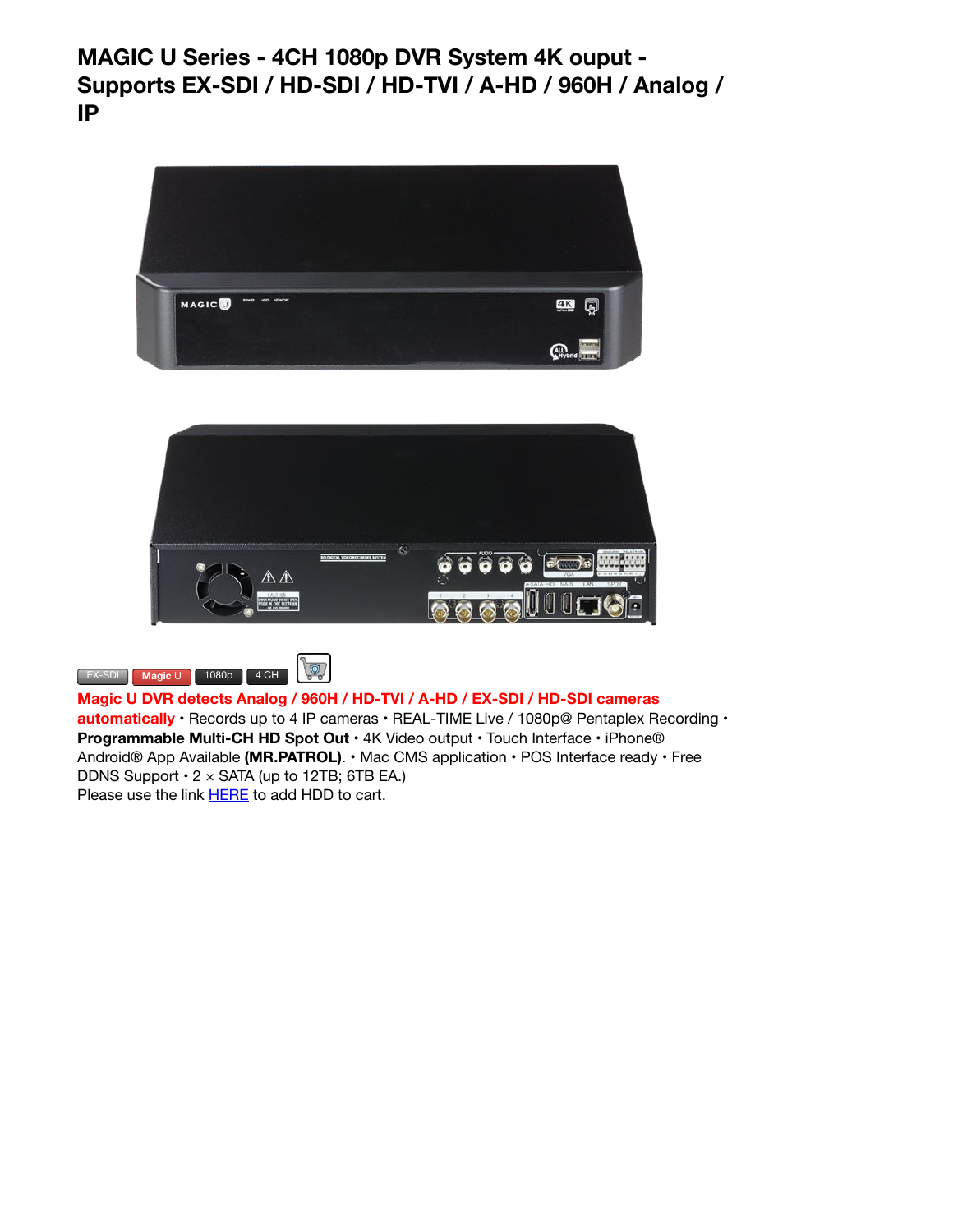

## **What is Magic Technology?**

Magic Technology is designed to adopt various video signal types in a single Digital Video Recorder. In other words, any past generation analog CCTV cameras you own, as well as the newest technilogy, EX-SDI, digital CCTV-cameras will work seamlessly with the Magic DVR. Magic technology bridges the gap between analog security and the next generation high definition digital security.

# **What is EX-SDI?**

Union of great advantages from all existing technologies



## **The Secrets**

EX-SDI utilize low frequency signal combine with the new VLC (Visually Lossless CODEC) technology, able to push up 99% identical image quality at more than twice the transmission distance.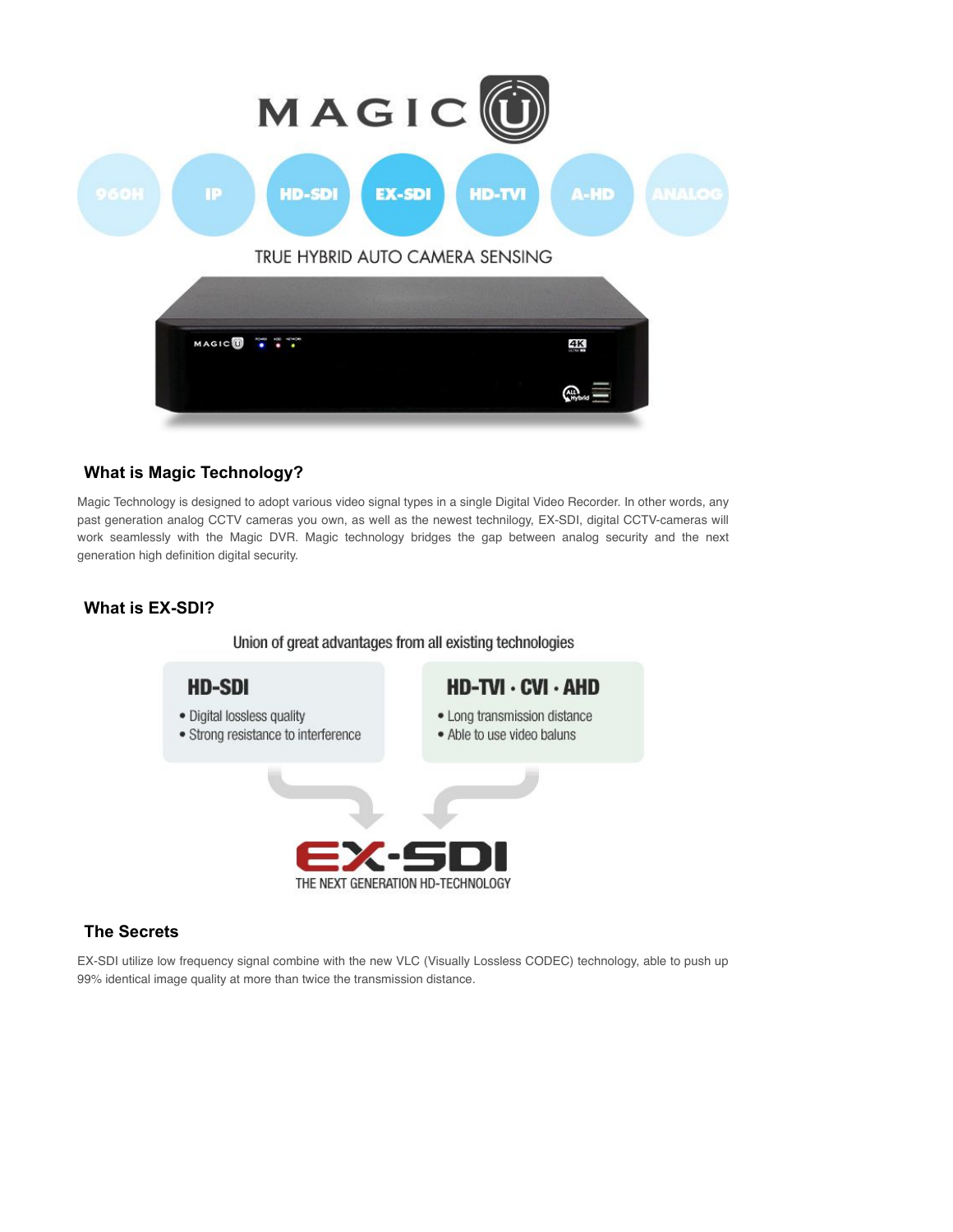

## **Ready for 4K**

EX-SDI is built in mind of adopting 4K resolution to security. Thanks to the EX-SDI VLC feature, because of that it is possible to transmit 4K in realtime FPS over coaxial cable.

## **Backward Compatibility**

EX-SDI Magic series will work with any HD-SDI cameras. Just like the Magic series once were compatible with their predecessors' technologies

#### **Video Balun compatible**

UTP cable is another option to transmit EX-SDI video signal in order to reduce cable cost. Specialized video balun for EX-SDI is required. (sold separately)



#### **KEY FEATURES**

- Allows to assign IP Camera on a selected channel (Max 4 CH)
- Progammable Multi-CH HD spot out (VGA / HDMI) or analog composite spot out
- Full GUI with Alpha Blending
- **Individual Setting of Resolution, Frame Rates & Picture Quality**
- **Instant Replay**
- Digital Zoom (Live & Playback)
- Mouse Control
- Weekly Scheduler with Holiday by 10 min Setting
- Covert, Disable & Private Function of Cameras
- Motion Detection with 576 Area Settings
- **Relay Alarm Output**
- PTZ Control by RS-485
- **Daylight Saving Time and Network Time Setting**
- Multi-User Authority up to 8 Users
- De-interlacer upon Live &Playback
- 22 Languages with Full Graphic
- **Individual Network Port Setting**
- **Auto Deletion**
- **Import and Export the Configuration**
- POS Interface
- Dual CODEC Engine for Independent Video Transmission

#### **SPECIFICATIONS**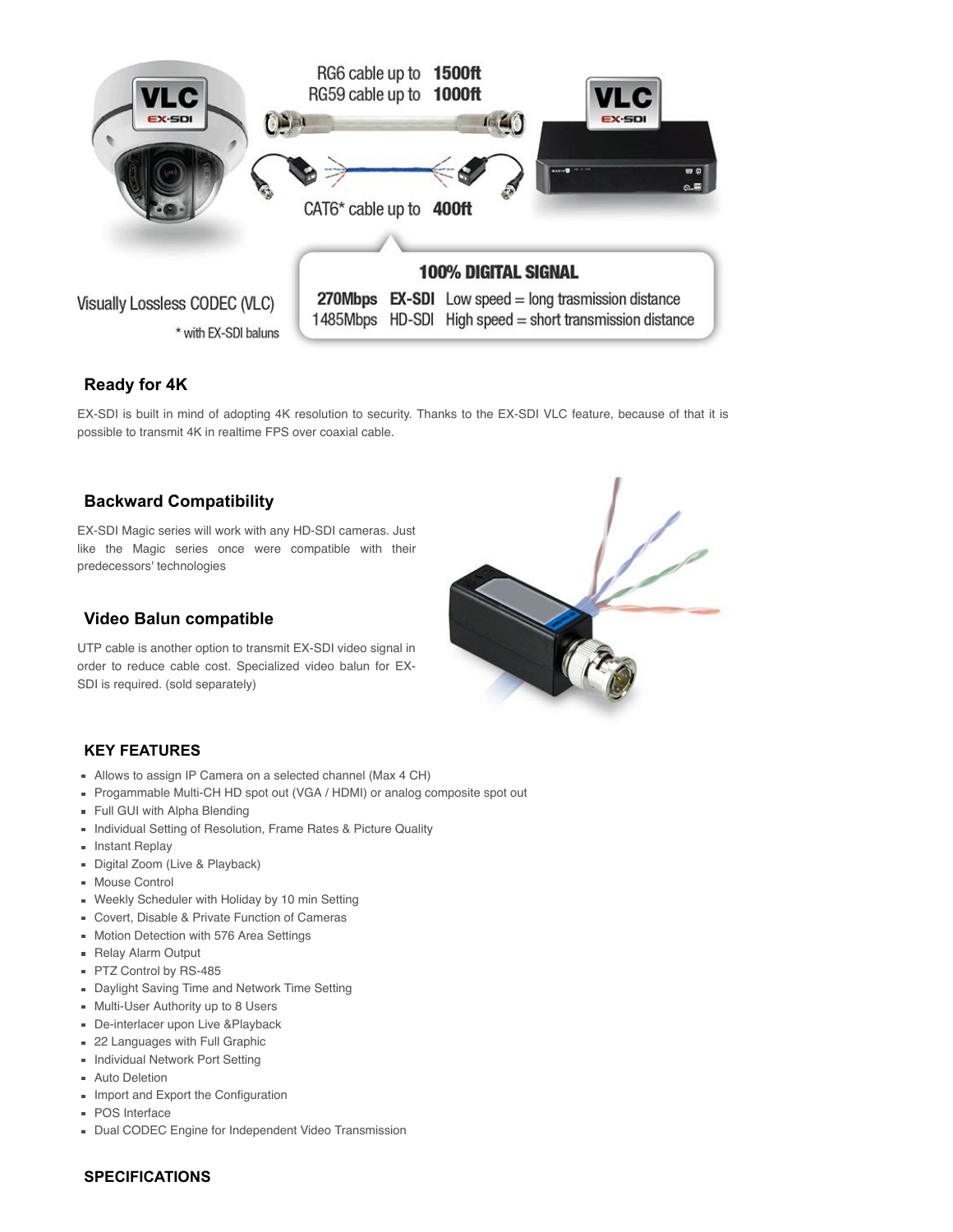| <b>Video</b>                                                                          |                                                                                                                                                  |
|---------------------------------------------------------------------------------------|--------------------------------------------------------------------------------------------------------------------------------------------------|
| Camera input                                                                          | 4 BNC                                                                                                                                            |
| Individual HD/Analog selectable                                                       | All Hybrid                                                                                                                                       |
| Available source                                                                      | HD-SDI 720p25,30/1080p25,30<br>EX-SDI 720p25,30/1080p25,30<br>/Composite/960H/Mixed                                                              |
| IP Camera Spec                                                                        | ONVIF 2.3, RTSP, H.264, dual stream<br>use gigabit ethnet hub                                                                                    |
| IP Camera Num                                                                         | 1                                                                                                                                                |
| <b>IP Camera Restriction</b>                                                          | Cannot display HD SPOT, SPOT<br>Cannot setup Private ZONE<br>Cannot attach email image<br>Cannot snapshot live image<br>Cannot support Timestamp |
| Output                                                                                | 2 HDMI (Main Display or Programmable HD Spot)<br>1 VGA (Main Display or Programmable HD Spot)<br>1 Composite (Programmable SPOT)                 |
| <b>Audio</b>                                                                          |                                                                                                                                                  |
| Audio input                                                                           | 4 RCA                                                                                                                                            |
| Output                                                                                | 1 RCA                                                                                                                                            |
| Sensor In                                                                             | 4 (NC, NO selectable)                                                                                                                            |
| Alarm out                                                                             | 1 relay                                                                                                                                          |
| <b>Operating System</b>                                                               | Embedded Linux OS                                                                                                                                |
| <b>Display</b>                                                                        |                                                                                                                                                  |
| Speed                                                                                 | <b>Real Time</b>                                                                                                                                 |
| Resolution (Pixel)                                                                    | 1280×1024, 1280×720, 1920×1080, UHD                                                                                                              |
| Split screen                                                                          | 1,4                                                                                                                                              |
| <b>Main Recording</b>                                                                 |                                                                                                                                                  |
| Resolution (Pixel)                                                                    | 1080p, 720p, 960×540 (1080p25,30)<br>720p, 960x540 (720p25,30)<br>960H, D1, 480x240, CIF (Composite, 960H)                                       |
| <b>Picture Quality</b>                                                                | 4 steps (Super, High, Medium, Low)                                                                                                               |
| Speed                                                                                 | 120fps@1080p                                                                                                                                     |
| <b>Dual Recording</b>                                                                 |                                                                                                                                                  |
| Resolution (Pixel)                                                                    | 480×256                                                                                                                                          |
| <b>Playback</b>                                                                       |                                                                                                                                                  |
| Display                                                                               | 1,4                                                                                                                                              |
| Search mode                                                                           | Calendar, Event , POS, Panorama, Thumbnail                                                                                                       |
| Speed                                                                                 | 60fps@1080p                                                                                                                                      |
| Fast/Slow speed                                                                       | Normal, REW & FF [recorded speed x2, x4, x8, x16, x32, x64, x1/2, x1/4], Frame to frame,<br>Pause                                                |
| <b>Network</b><br>(Individual setting of resolution, frame rates and picture quality) |                                                                                                                                                  |
| Network Interface                                                                     | <b>Gigabit Ethernet</b>                                                                                                                          |
| High Resolution (Pixel)                                                               | 1080p, 720p(1080p25,30)<br>720p, 960x540 (720p25,30)<br>960H, D1 (Composite, 960H)                                                               |
| Low Resolution (Pixel)                                                                | 480×256 (1080p25,30)<br>480×256 (720p25,30)<br>CIF (Composite, 960H)                                                                             |
| Speed                                                                                 | 40fps@1080p                                                                                                                                      |
| Protocol                                                                              | TCP/IP, HTTP, DHCP                                                                                                                               |
| Application                                                                           | Windows 7 / 8 (PC Client system& IE)/MAC                                                                                                         |
| Web Browser                                                                           | Internet Explorer, Safari, Chrome, Firefox                                                                                                       |
| Smart phone App                                                                       | Android, iPhone for live and search                                                                                                              |
| <b>Backup</b>                                                                         |                                                                                                                                                  |
| Interface                                                                             | USB $2.0 \times 2$                                                                                                                               |